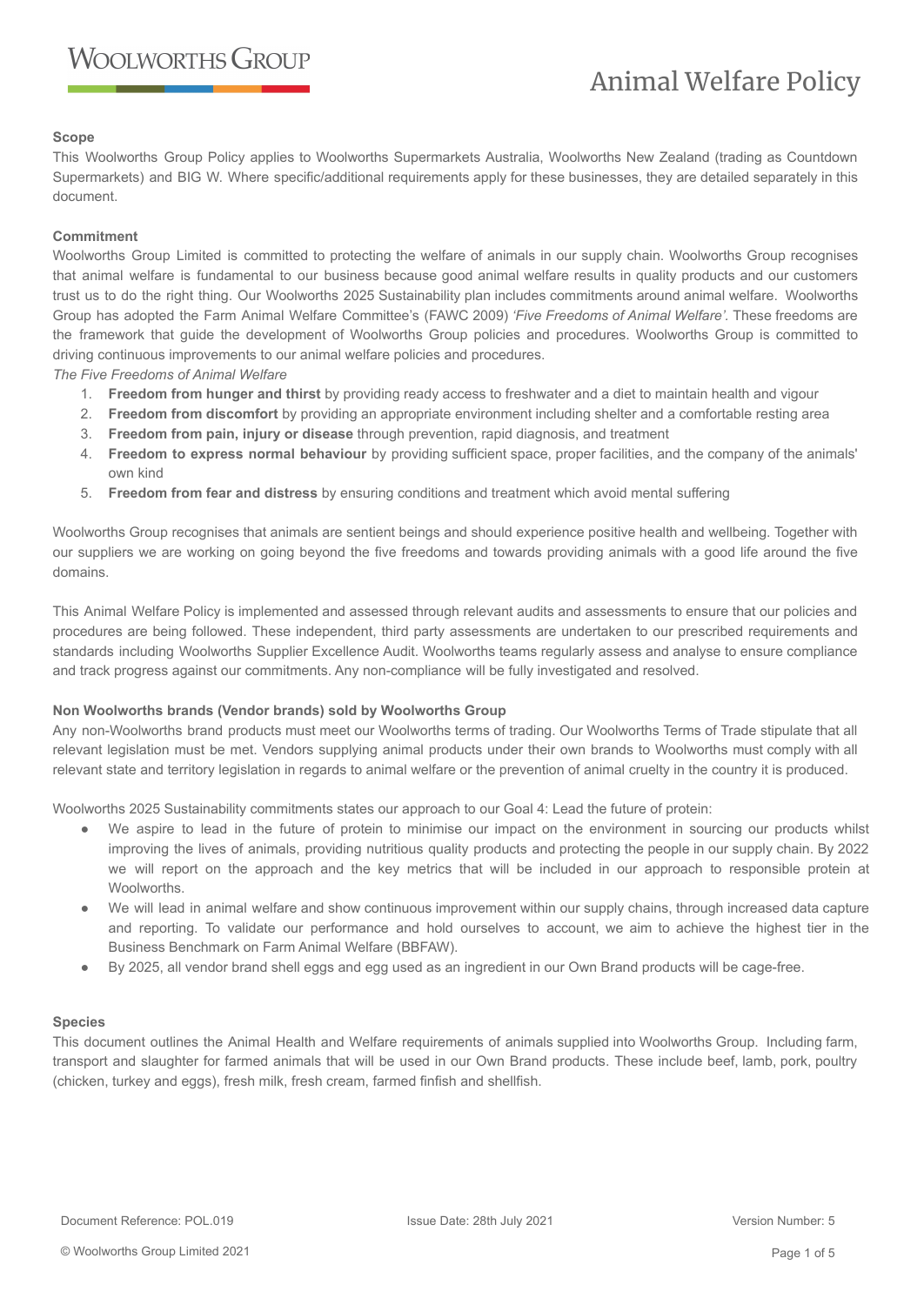### **Woolworths Group Policy for Own Brand Products**

### **Animal Health & Welfare:**

- All processors and suppliers must comply with all relevant state and territory legislation in regards to animal welfare or the prevention of animal cruelty in the country it is produced in.
- Farms must meet any current local legislative requirements as a minimum.
- Animals should only be transported when their welfare can be appropriately managed, and transport should not be the cause of an animal's welfare deteriorating. Animal transport times must be minimised at all times and must adhere to the relevant national transport requirements and/or codes. Suppliers should target 8 hours or less transportation time.
- Livestock must be fed an adequate diet to maintain health and vigour and meet the nutrition requirements of that animal. Clean water must always be available and easily accessible.
- Woolworths Group is committed to eradicating the practice of routine mutilations and is working with suppliers to find alternatives. Mutilations should only be undertaken to protect the welfare of the animals. Where certain practices are currently unavoidable within the industry (e.g. disbudding or castration of male cattle or sheep) suppliers must utilise early intervention. Any procedures must be carried out by a trained and competent individual using the most humane techniques and recognised best practice with appropriate anaesthesia and analgesia administered to minimise pain.
- All livestock must have been humanely slaughtered and all animals must be pre-slaughter stunned. Suppliers must record the pre-slaughter stunning process and efficacy of the system.
- All Woolworths approved abattoirs must have CCTV in place for key animal handling processing areas.
- All abattoirs and processing sites must have been independently assessed to the individual sector and legislative requirements.
- All people involved in handling animals must be appropriately trained and/or hold any relevant certifications.
- All Woolworths\* and Countdown branded fresh pork is gestation sow stall-free (\*be produced in accordance to the Australian Pork Industry Quality Assurance Program (APIQ) Gestation Stall Free Standard).
- It is important that where antibiotics are used, they are used responsibly within our supply chains to protect the health and welfare of animals when they are ill, as well as reducing the threat of antimicrobial resistance on human health. Antibiotics will only be used within our supply chains under the supervision and guidance of a veterinary surgeon. All our suppliers are encouraged to adopt the 5R's approach which centres around the principles of Responsibility, Reduction, Refinement, Replacement and Review.
- No livestock is allowed to originate from genetically modified or cloned stock. This includes dairy, beef, lamb, poultry, eggs, pigs, farmed finfish and shellfish.
- Dairy, lamb, poultry, eggs, pigs, farmed finfish and shellfish species and Countdown beef must be reared without added hormonal growth promotants including antibiotics, beta agonists and growth enhancers. In Australia we work to the national beef industry standards.
- Animals used to produce organic ranges of meat, eggs and milk must be reared on non-Genetically Modified feed. Genetically Modified feed is allowed in the production of our non-organic meat, eggs and milk (Woolworths POL.044 'Genetically Modified (GM) Ingredients').
- Woolworths Group will not sell farmed rabbit, fur products including angora rabbit fibre, horse meat or Foie Gras.
- Woolworths Group non-food products will only use animal products (e.g. feathers or leather) which are a by-product of the food industry. We prohibit live-plucking of feathers.
- Woolworths Group does not allow monkeys to be used in harvesting of coconuts or coconut derived products.
- Woolworths Group prohibits any animal testing for our Own Brand products (excluding Pet Food). Woolworths Group will not commission or request animal testing of its Own Brand products or raw materials that are used within its Own Brand product formulations. We will however at this time accept Toxicity Testing for Home Compostable as per the AS 5810-2010 and Industrially Compostable as per AS 4736-2006 (or latest editions of these standards) that require earthworms until an appropriate in vitro method is applied to this standard.
- Woolworths Group is committed to eradicating confinement where possible, such as removing cages from our egg supply chain.
- Woolworths Group is committed to providing enrichment where possible within our supply chains such as perches for chickens.
- Woolworths Group is committed to improving our performance reporting on animal welfare including increased reporting and benchmarking.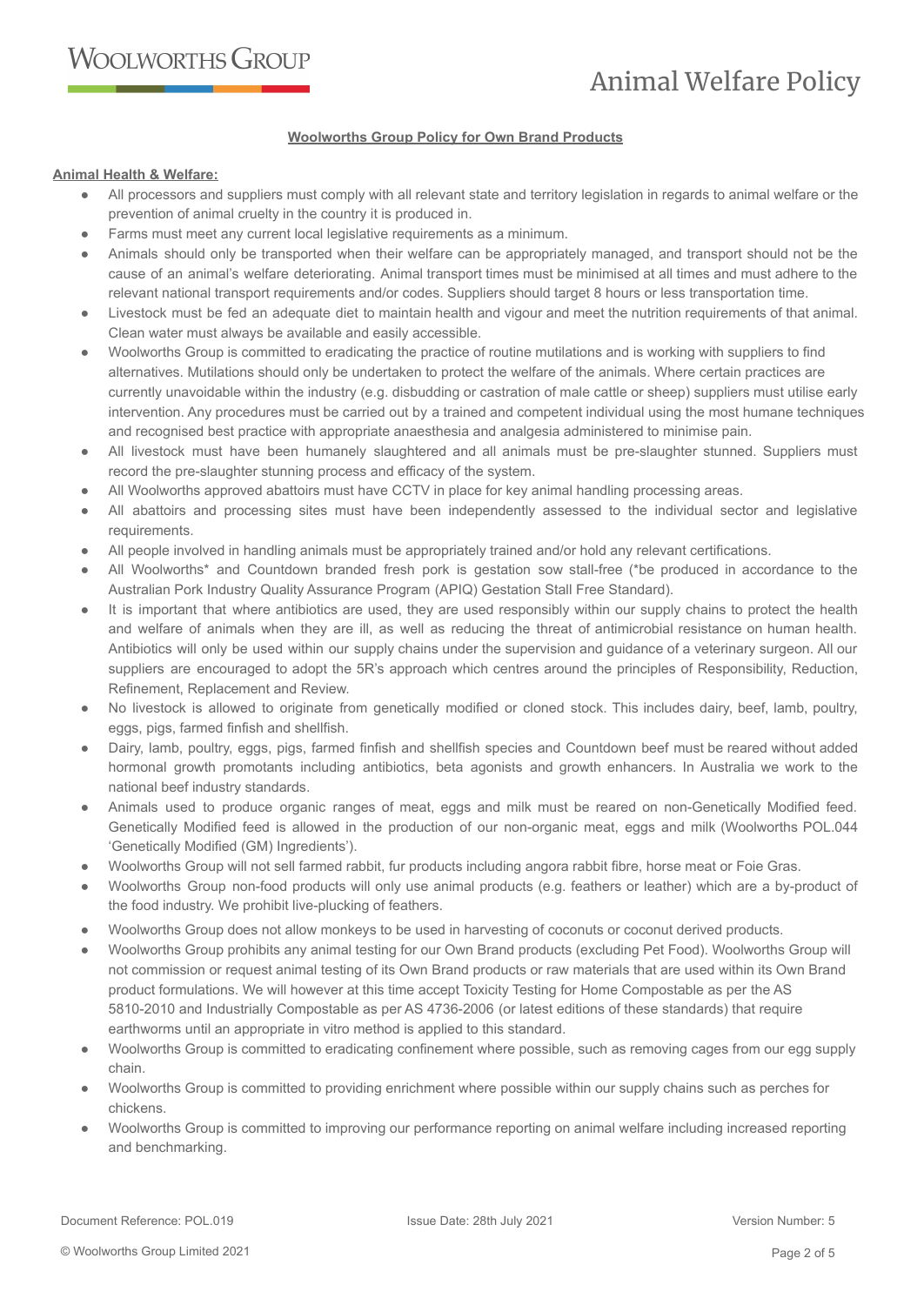

In conjunction with Woolworths Group animal welfare requirements, **Woolworths Supermarkets Australia** also has the below additional requirements for its Own Brand products:

### **Chicken (fresh, frozen & ingredient)**

- All Woolworths brand chicken must be RSPCA Approved.
- All Woolworths ingredient chicken (where chicken is a defined ingredient) must be RSPCA Approved or equivalent.
- All Woolworths Macro chicken must be either certified to the Free Range Eggs and Poultry Australia standards (FREPA) or certified organic.
- Any truck incidents involving poultry must follow the requirements provided under Woolworths GUI.077 'Animal Welfare Requirements for Truck Incidents Involving Poultry'.

### **Turkey**

- All Woolworths whole turkeys must be RSPCA Approved.
- All Woolworths Macro turkeys must be FREPA Certified or certified organic.

### **Pork**

- All Woolworths fresh pork must be produced in accordance to the Australian Pork Industry Quality Assurance Program (APIQ) Gestation Stall Free Standard.
- All Woolworths Macro fresh pork is to be free-range (APIQ certified or equivalent) or certified organic.
- All Woolworths pork abattoirs must be certified by the Australian Livestock Processing Industry Animal Welfare Certification System as well as adhering to our Woolworths abattoir standard.
- All Woolworths pigs must be purchased directly from the farm by the Woolworths Greenstock Livestock Team.

### **Woolworths Brand Milk and Cream**

- Euthanizing of bull calves on-farm is prohibited other than for health reasons.
- Milk must be sourced from cows that are free from routine tethering and tail docking.
- Free from permanent housing.

# **Woolworths Farmers Own Milk**

- Euthanizing of bull calves on-farm is prohibited other than for health reasons.
- Milk must be sourced from cows that are free from routine tethering and tail docking.
- Free from permanent housing.

# **Red Meat (Beef and Lamb)**

- Must meet all National Livestock Identification System (NLIS) and associated Livestock Production Assurance (LPA) requirements.
- All Woolworths cattle are bought directly from the farm by the Greenstock Livestock Team.
- All cattle coming from feedlots must be accredited to Australian Lot Feeders' Association (ALFA)/National Feedlot Accreditation Scheme (NFAS) and meet the Woolworths Feedlot Standard.
- Grass-Fed beef cattle must meet the Woolworths Grass-Fed Standard.
- All Woolworths beef and lamb abattoirs must be certified by the Australian Livestock Processing Industry Animal Welfare Certification System as well as adhering to our Woolworths abattoir standard.

#### **Eggs**

- All Woolworths whole shell eggs must be cage-free.
- All Woolworths whole shell eggs must be produced to Egg Standards Australia (ESA) Level 3 for Farm and Grading Floors.
- All Woolworths Macro whole shell eggs must be either Free Range Eggs or certified organic.
- All Woolworths Macro ingredient egg must be cage free.
- By 2025 all vendor branded whole shell eggs must be cage-free.
- By 2025 egg as an ingredient in Woolworths Own Brand food products must be cage-free. Processing aids or where egg is less than 1% of total formulation unless where used as a characterising ingredient are not in scope for this requirement.

#### **Farmed Finfish**

- Woolworths fin fish will not be sold live.
- All farmed fin fish must be killed using methods that result in rapid and irreversible loss of consciousness.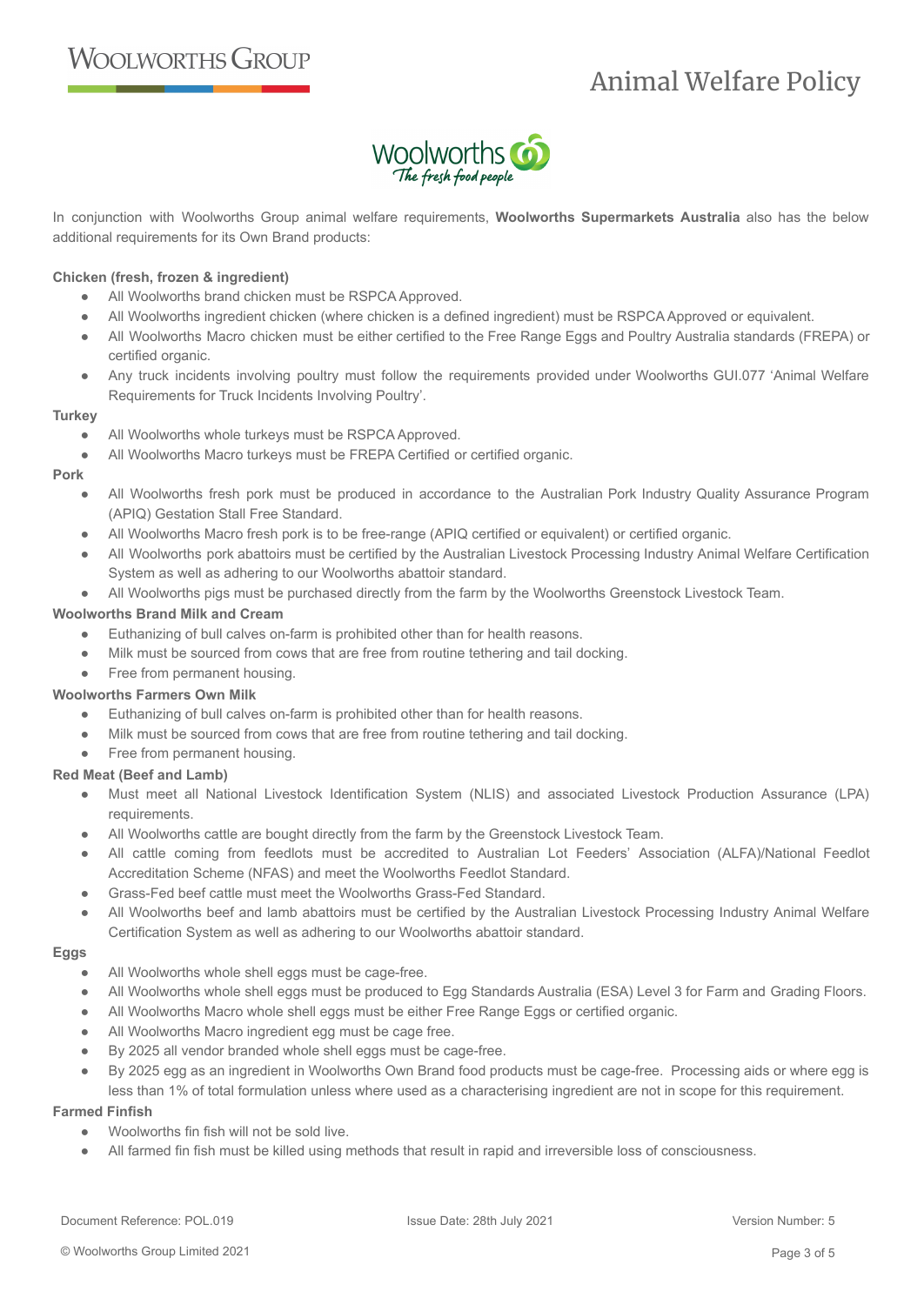

In conjunction with Woolworths Group animal welfare requirements, **Woolworths New Zealand (trading as Countdown)** also has the below additional requirements for its Own Brand products:

All fresh beef, lamb, pork, poultry, eggs and milk are sourced from approved New Zealand suppliers. Due to global demand for New Zealand beef and lamb, there may be times when we have to source these products from other international suppliers. All Countdown supplying abattoirs must be licensed by the Ministry for Primary Industries, with their representatives performing animal welfare regulation monitoring. Our abattoirs process all of our Ovine, Bovine and Porcine fresh meat.

### **Chicken**

- All Countdown brand fresh chicken must be sourced in line with the Ministry for Primary Industries Code of Welfare for Meat Chickens.
- All Countdown brand ingredient chicken (where chicken is a defined ingredient) must be sourced in line with the Ministry for Primary Industries Code of Welfare for Meat Chickens.
- All Countdown Macro Free Range chicken must be certified to a Countdown approved third-party animal welfare standard, e.g. SPCA.

### **Turkey**

- All Countdown brand turkeys must be AsureQuality Animal Welfare Certified or certified to an equivalent standard.
- All Countdown Macro turkeys must be Free Range and AsureQuality Animal Welfare Certified or certified to an equivalent standard.

#### **Pork**

- All All Countdown brand fresh pork must be free farmed and certified to a Countdown approved third-party animal welfare standard, e.g. SPCA.
- All Countdown Macro fresh pork must be either free-range or organic, certified to a Countdown approved third-party animal welfare or organics standard, e.g. SPCA or organics standard (certified by an Ministry for Primary Industries-recognised third party agency for organic certification).

# **Countdown Milk**

- All Countdown brand milk must meet the Ministry for Primary Industries dairy code of welfare standards. This includes cattle being free from routine tethering and tail docking, as well as minimum legal standards for calf management and any emergency euthanizing.
- Macro Organic Milk must be certified organic to a Countdown approved third-party organics standard and certified by a Ministry for Primary Industries-recognised third-party agency for organic certification.

# **Red Meat (Beef and Lamb)**

- All Countdown fresh New Zealand beef and lamb must be grass fed.
- All suppliers must hold the New Zealand Beef and Lamb 'Quality Mark' or be an approved supplier of equivalent standard.

# **Eggs**

- All Countdown brand whole shell eggs must be cage free by the end of 2022 and certified to our Countdown Industry Standard for Eggs.
- All vendor brand whole shell eggs must be cage free by the end of 2024 in the North Island and by the end of 2025 in the South Island.
- Countdown will work towards all eggs, where this is a defined ingredient, in Countdown brand products being cage free by the end of 2025.

# **Farmed Finfish**

- Countdown finfish will not be sold live.
- All Countdown fresh farmed fin fish must meet the Ministry for Primary Industries codes of welfare standards or be an approved supplier of equivalent standard.